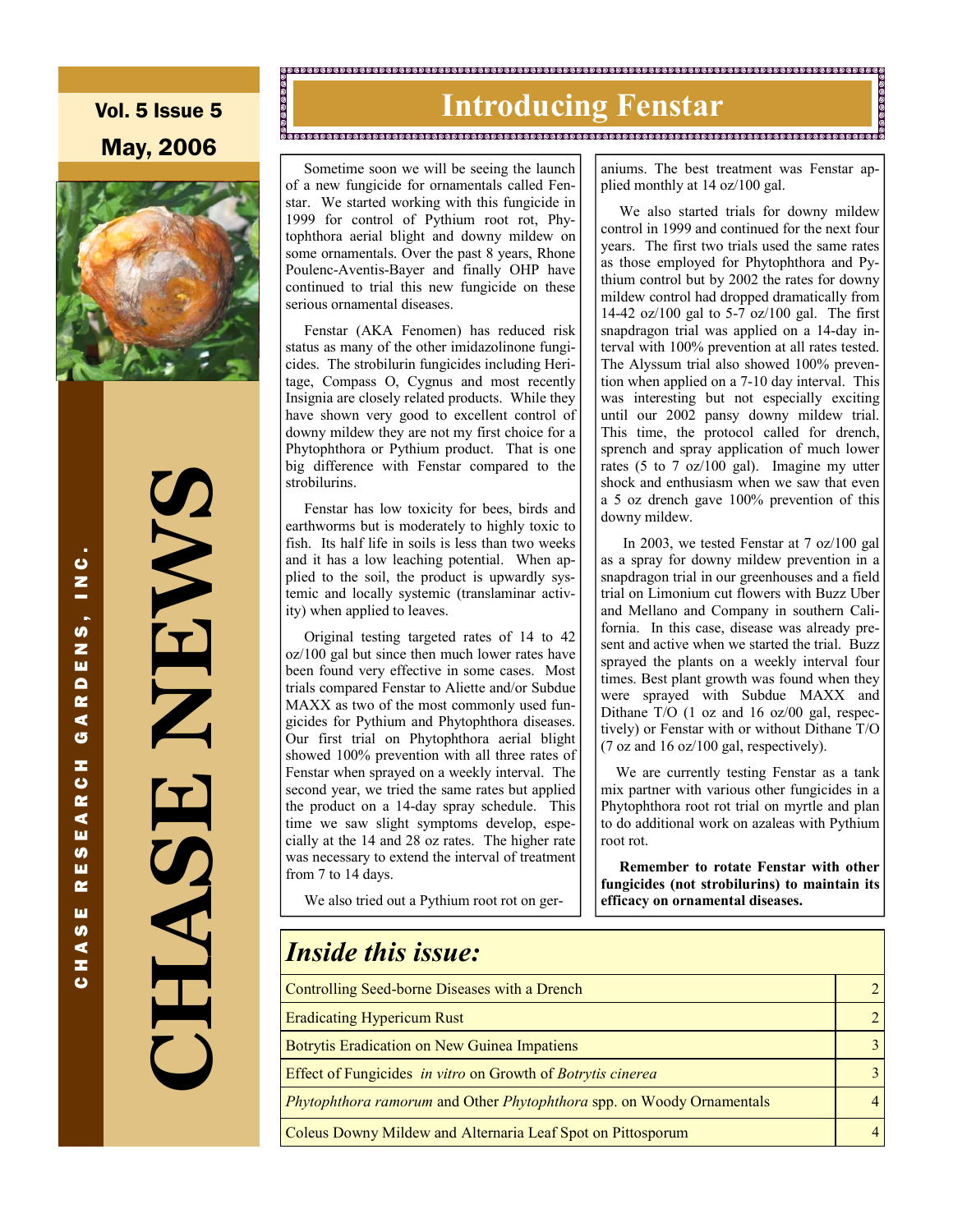### **Controlling Seed-borne Diseases with a Drench**

 In March, we reported on a fungicide trial for control of Cercospora leaf spot on the cut flower crop, *Molucella* (Bells of Ireland). When we checked two lots of seed we found a very high recovery of *Cercospora apii*. The fungicide trial we preformed on infected plugs demonstrated that while several products could prevent disease, once infection occurred, only thiophanate methyl (3336) was able to stop the disease.

 With all of the contaminated *Molucella* seed burning a hole in my pocket so to speak, we decided to try a drench treatment right after planting the seed. We planted 15 seeds per 3.5 inch pot followed immediately by a fungicide or water drench. The fungicides and rates we chose are listed in the table to the right. We chose products that had performed well in preventing Cercospora leaf spot in the March trial. We recorded final germination 3 weeks after sowing the seed and saw the first signs of Cercospora leaf spot about 2 weeks afterward.

 It was immediately obvious that all of the fungicides improved seedling emergence although the 8 oz rate of 3336 was not quite as effective as the other products tested. Initially, Heritage delayed emergence but by the final germination count the seedlings were equal in size to the others.

 Only 3336 prevented disease development 100%. The two strobilurins, Heritage and Insignia were statistically equal to 3336 but a few spots did develop on these treatments. Unfortunately, Medallion and Phyton 27 failed to reduce development of Cercospora leaf spot when used as a drench at sowing.

 Since the leaf spot took five weeks to become obvious, if we had not applied an effective fungicide drench at seeding, we would have been fighting the disease with very few choices since many of the best fungicides must be used preventatively on this disease. Knowing when to treat is as important as knowing what to treat with.

| l<br>)<br>f                                          | Fungicide | Rate/<br><b>100 gal</b> | No. seedlings/<br>pot | No.<br>spots/pot |
|------------------------------------------------------|-----------|-------------------------|-----------------------|------------------|
| $\mathbf{r}$                                         | Water     |                         | 5.5a                  | 2.8 <sub>b</sub> |
| $\overline{\phantom{a}}$<br>$\overline{\phantom{a}}$ | 3336      | 8 oz                    | $7.2$ ab              | 0a               |
|                                                      | 3336      | 16 oz                   | 8.8 b                 | 0a               |
|                                                      | Medallion | 2 oz                    | 8.9b                  | 3.3 <sub>b</sub> |
| $\overline{ }$                                       | Phyton 27 | 25 oz                   | 8.8 b                 | 4.4 <sub>b</sub> |
| $\overline{\phantom{a}}$                             | Heritage  | $0.9$ oz                | 9.7 <sub>b</sub>      | 0.4a             |
| ۰                                                    | Insignia  | 4 oz                    | 8.1 b                 | 0.9a             |
|                                                      |           |                         |                       |                  |

Numbers in the same column followed by different letters are statistically different.

What if you do not grow *Molucella*? This work may be able to be applied to other seed-borne diseases like *Alternaria, Xanthomonas* and *Pseudomonas*. In the upcoming months I will be looking for other opportunities to test the idea of a strategic drench for control of seed-borne patho-

gens. This appears to be an effective way to control some seed-borne diseases.

### **Eradicating Hypericum Rust**

 Last fall, we attempted to infect some Hypericum with rust (*Uromyces triquetrus*) and failed utterly. We spent months spraying with fungicides and re-inoculating before we gave up. In January, we acquired some new Hypericum cuttings that had a very low level of rust already and started the trial again. This time we succeeded since we finally found a susceptible cultivar.

 We sprayed fungicides three times on a weekly interval. Products and rates (in oz/100 gal) are given in the graph. We rated number of rust pustules, plant height and chemical residue on leaves. Since Hypericum are grown as a cut foliage/flower, the effect of fungicides on plant growth is critical.

 We found that several products caused significant reduction in plant height. These included Armada (a combination of triadimefon

fon and trifloxystrobin under development by Bayer and OHP), Terraguard and Vitavax (both form Chemtura). Sterol inhibitors like triadimefon (Strike) and triflumizole (Terraguard) are well-known for PGR effects on some crops. This might be a desirable or undesirable response depending on harvesting schedules.

 None of the fungicides caused residue at levels that would affect marketability but several were significant including Concert (a combination of chlorothalonil and propiconazole under development from Syngenta), the higher rate of Armada and Eagle 40WSP.

 Finally, we rated rust pustules. The best control of Hypericum rust was achieved with both rates of Armada, Her-

itage and Vitavax. Older growers will remember using Plantvax (a close relative of Vitavax) for rust control. Concert, Eagle and Terraguard were statistically the same as all other fungicides in this trial. We are doing two more trials on this rust now and will report their results soon. With rust diseases on the rise, new fungicides are welcome!

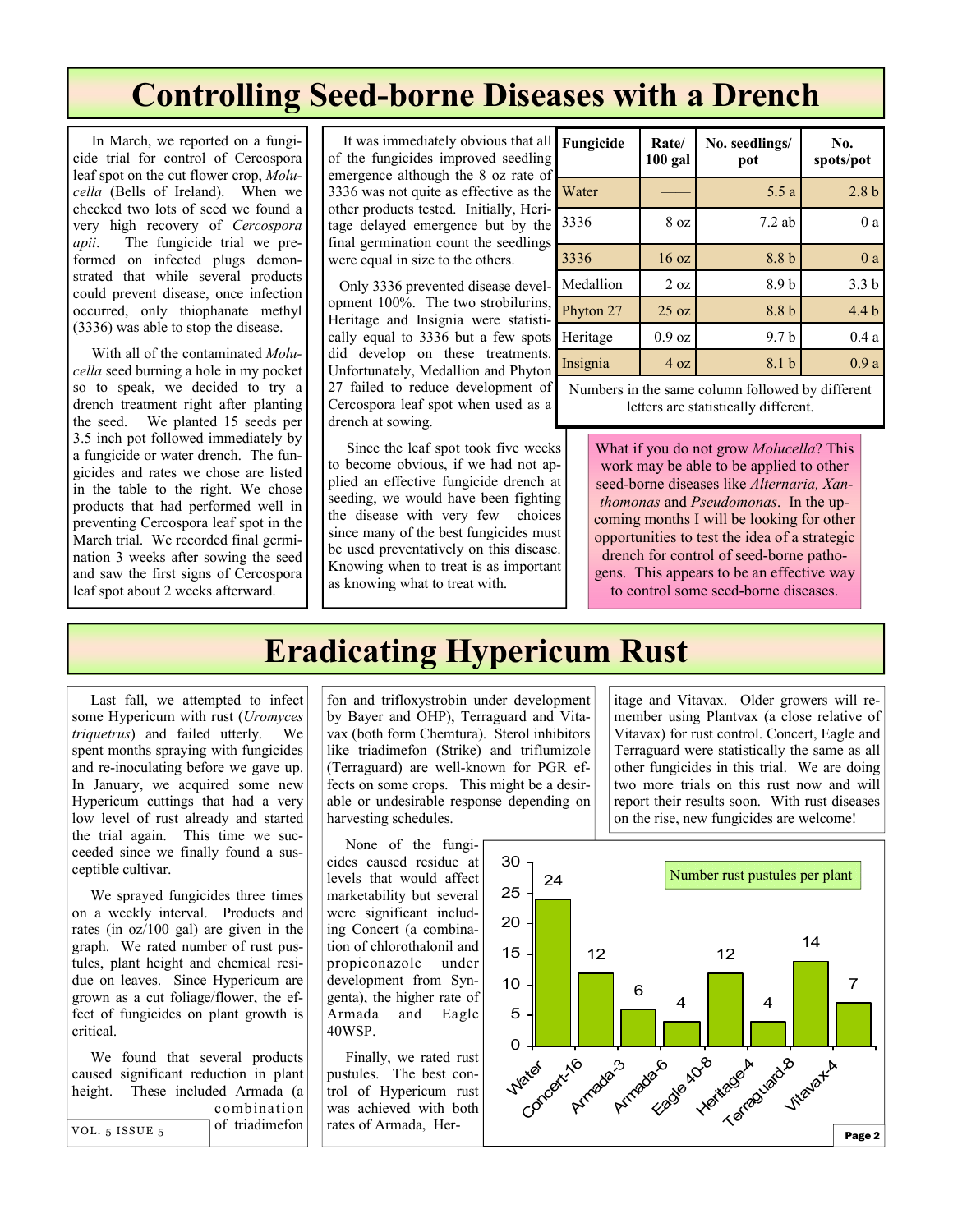### **Botrytis Eradication on New Guinea Impatiens**

 Occasionally (rather more often than we like) we have to do a trial more than once to obtain an acceptable level of disease for proper evaluation. Some of the worst offenders in the disease realm are *Pythium* and *Botrytis*. One would think this situation could not occur with two such prevalent diseases but we often grow better plants than disease.

 After a couple of dismal failures we obtained some New Guinea Impatiens cuttings complete with grower generated Botrytis. We applied fungicides three times on a weekly interval and rated severity of Botrytis weekly. Treatments included an experimental product at different rates (4, 8 or 16 oz/100 gal) and intervals (14 and 21 days). We also tested another experimental combination 26/36 (Iprodione and thiophanate methyl—under development by Cleary Chemical) at 34 oz/100 gal. Phyton 27 was compared to New Dimension (Phyton Corp.) each at 15 oz/100 gal and Zerotol was compared to STBX-013 (a similar product under development at Phyton Corp.).

 All of the rates Exp. A were very effective at eradicating active Botrytis whether used every 14 days or every 21 days in this trial. In contrast, none of the other products gave any significant control and some of them actually increased severity of Botrytis on these New Guinea Impatiens.

 The most significant increase was seen with use of Zerotol which was applied once at 1% then twice more at 0.33%. The experimental peroxide type product, STBX-013 was applied once at 0.2% and then twice at 0.1% with much the same result. Don't let anyone tell you that spraying an ineffective product won't hurt. We have seen time and again that if you cause damage to a plant, Botrytis will take over and cause worse problems than if you have sprayed nothing at all.





| Rate per<br>$100$ gal                     | <b>No. leaves</b><br>with |  |  |  |  |
|-------------------------------------------|---------------------------|--|--|--|--|
|                                           | <b>Botrytis</b>           |  |  |  |  |
|                                           | $1.1$ ab                  |  |  |  |  |
| $4 - 16$ oz                               | 0.1a                      |  |  |  |  |
|                                           |                           |  |  |  |  |
| 34 oz                                     | 1.8 <sub>bc</sub>         |  |  |  |  |
| $15 \text{ oz}$                           | 12ab                      |  |  |  |  |
| $15 \text{ oz}$                           | $1.0$ ab                  |  |  |  |  |
| $1\%$ once                                | 2.4c                      |  |  |  |  |
| then $0.33\%$                             |                           |  |  |  |  |
| $0.2\%$ once                              | 1.9 <sub>bc</sub>         |  |  |  |  |
| then $0.1\%$                              |                           |  |  |  |  |
| Numbers followed by different letters are |                           |  |  |  |  |
| statistically different according to Dun- |                           |  |  |  |  |
| can's New Multiple Range Test.            |                           |  |  |  |  |
|                                           |                           |  |  |  |  |

Ranunculus flower bud mummified by *Botrytis* (left)

#### **Effect of Fungicides** *in vitro* **on Growth of**  *Botrytis cinerea*

 In the past year, we have tested the effect of fungicides for *Botrytis* on growth of a variety of isolates *in vitro*. Petri dishes with culture media amended with various fungicides are inoculated with an isolate of Botrytis and the growth measured after 4-7 days. We tested most of the best Botrytis fungicides against eight isolates of *B. cinerea*  from ornamentals*.* The fungicides, rates used and average percent growth reduction are given in the table below. We collected these eight isolates over the past three years from California growers (azalea, chrysanthemum, crossandra, lily, salvia, kalanchoe and vinca).

| Product                  | Rate/<br>$100$ gal | Percent<br>reduction |
|--------------------------|--------------------|----------------------|
| Chipco<br>26019          | $16 \text{ oz}$    | 82                   |
| Daconil<br><b>Ultrex</b> | $1.4$ lb           | 52                   |
| <b>Decree</b>            | $16-24 \text{ oz}$ | 63                   |
| <b>Heritage</b>          | 40z                | 22.                  |
| Insignia                 | $16 \text{ oz}$    | 62                   |
| <b>Medallion</b>         | $4 \Omega$         | 97                   |

 Medallion was the most effective at controlling nearly all growth on the medium but it actually resulted in death of the pieces of Botrytis that were placed on the plates. This was not true of the other fungicides tested even when they provided 100% growth control. Chipco 26019 provided the next best control. The two strobilurins were less effective than Medallion and Chipco 26019. Heritage was least effective of those products with the 1 lb rate of Insignia equal to Decree and Daconil Ultrex. Our results show that it is unlikely any of the Botrytis isolates tested were resistant to these six fungicides.

## **Botrytis Fungicides**

**Chipco 26019, Chipco 26GT and Sextant (Iprodione)** 

**Decree (Fenhexamid)** 

**Daconil Ultrex, Daconil Weatherstik (chlorothalonil)**